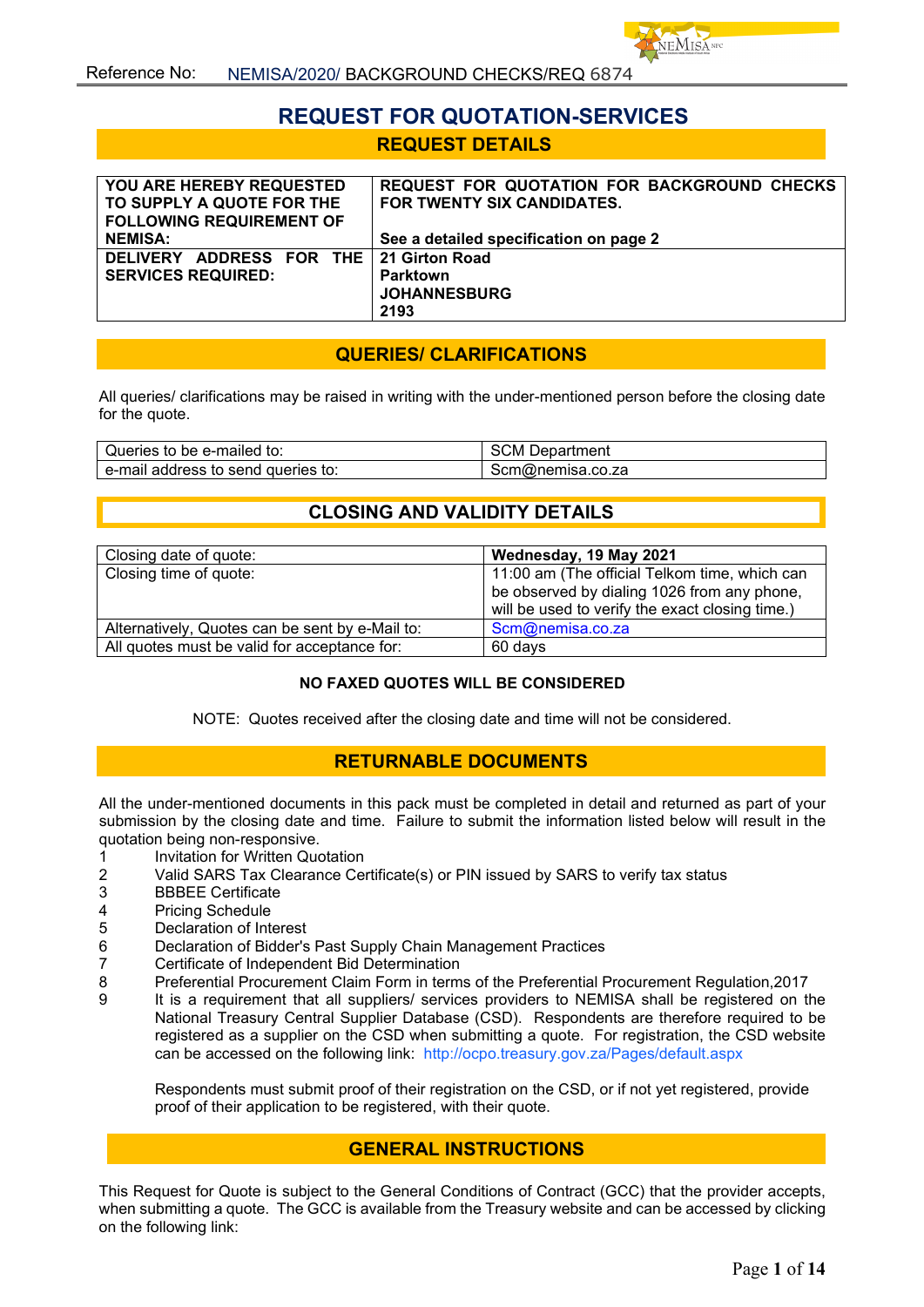

<http://www.treasury.gov.za/divisions/ocpo/sc/GeneralConditions/General%20Conditions%20of%20Contract.pdf>

## **EVALUATION PROCESS**

This quote will be evaluated based on responsiveness to the requirements listed here under, specification compliance price and B-BBEE.

- Quote delivered before the closing time
- All returnable documents submitted

#### **DETAILED SPECIFICATIONS/ REQUIREMENTS LIST**

Quotes will only be considered from suppliers who can quote for all the items required. Quotes for only one or a selected group of items will not be considered

#### **Number of Candidates: 26**

| <b>VERIFICATION OF QUALIFICATIONS</b>                          |    |  |
|----------------------------------------------------------------|----|--|
| Number of Certificates to be verified<br><b>Qualifications</b> |    |  |
| Pre-1992 Matric Certificate                                    |    |  |
| Post 1992 Matric Certificate                                   | 26 |  |
| Tertiary qualifications                                        |    |  |
| Foreign qualifications                                         |    |  |

## **INVOICING INSTRUCTIONS**

- All invoices shall comply with Section 20 of the VAT Act No 89 of 1991.
- All enquiries should be addressed to name on telephone number at e-mail address should you be the successful supplier.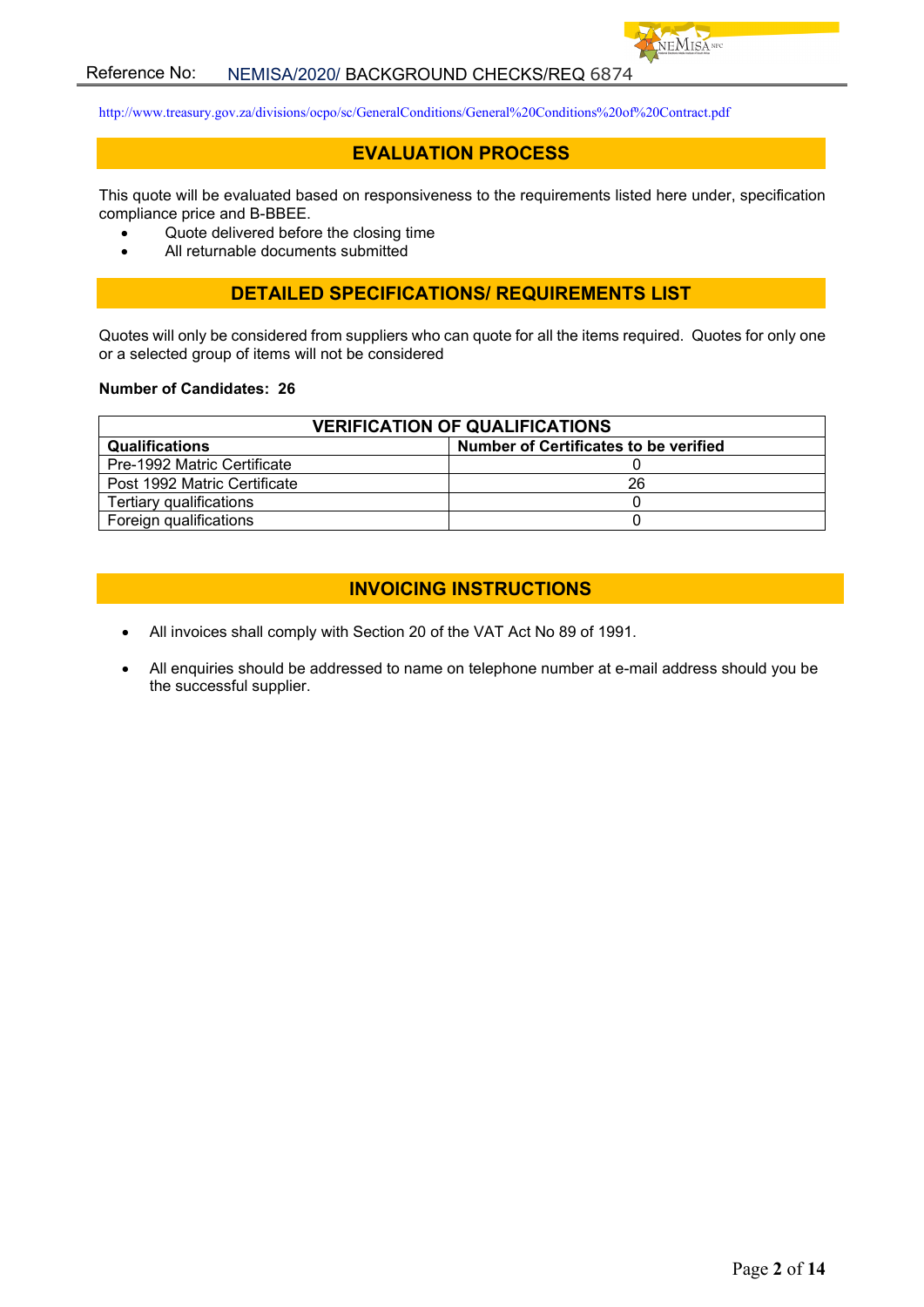**DATE:**

#### **INVITATION FOR WRITTEN QUOTATION THIS FORM SHOULD BE COMPLETED IN DETAIL**

NEMISANE

| <b>Background checks for 26</b>                                                                                                                                                                                                                                                                                                                                                         | <b>COMPANY NAME:</b>                      |                         |
|-----------------------------------------------------------------------------------------------------------------------------------------------------------------------------------------------------------------------------------------------------------------------------------------------------------------------------------------------------------------------------------------|-------------------------------------------|-------------------------|
| Candidates.                                                                                                                                                                                                                                                                                                                                                                             | <b>CONTACT PERSON:</b>                    |                         |
|                                                                                                                                                                                                                                                                                                                                                                                         | <b>ADDRESS:</b>                           |                         |
|                                                                                                                                                                                                                                                                                                                                                                                         |                                           |                         |
|                                                                                                                                                                                                                                                                                                                                                                                         |                                           |                         |
|                                                                                                                                                                                                                                                                                                                                                                                         | TEL NO:                                   |                         |
|                                                                                                                                                                                                                                                                                                                                                                                         | <b>FAX NO:</b>                            |                         |
|                                                                                                                                                                                                                                                                                                                                                                                         | <b>EMAIL ADDRESS:</b>                     |                         |
|                                                                                                                                                                                                                                                                                                                                                                                         | <b>VAT REGISTRATION</b><br><b>NUMBER:</b> |                         |
| The General Conditions of Contract will guide this procurement and is<br>available on the National Treasury website at                                                                                                                                                                                                                                                                  |                                           |                         |
| http://www.treasury.gov.za/divisions/ocpo/sc/GeneralConditions/General%20Conditions%2<br>0of%20Contract.pdf                                                                                                                                                                                                                                                                             |                                           | <b>YES</b><br><b>NO</b> |
| Noted?                                                                                                                                                                                                                                                                                                                                                                                  |                                           |                         |
| As soon as it becomes known to the appointed provider that he/she will not be<br>able to deliver the goods within the delivery period and/or against the quoted<br>price and/ or as specified, NEMISA must be given immediate written notice to<br>this effect. NEMISA reserves the right to implement remedies as provided for<br>in the GCC which may include cancellation. Accepted? |                                           | <b>YES</b><br><b>NO</b> |
|                                                                                                                                                                                                                                                                                                                                                                                         |                                           |                         |
| IS THE PRICE FIRM (FIRM PRICES PREFERRED)?                                                                                                                                                                                                                                                                                                                                              |                                           |                         |
| TOTAL PRICE INCLUDING VAT (BROUGHT FROM<br><b>PRICING SCHEDULE</b>                                                                                                                                                                                                                                                                                                                      |                                           |                         |
| <b>REMARKS (IF ANY)</b>                                                                                                                                                                                                                                                                                                                                                                 |                                           |                         |
|                                                                                                                                                                                                                                                                                                                                                                                         |                                           |                         |
|                                                                                                                                                                                                                                                                                                                                                                                         |                                           |                         |
|                                                                                                                                                                                                                                                                                                                                                                                         |                                           |                         |
| <b>NAME OF SIGNATORY:</b>                                                                                                                                                                                                                                                                                                                                                               |                                           |                         |
| <b>SIGNATURE OF RESPONDENT:</b><br>(confirming all information to be<br>true and correct)                                                                                                                                                                                                                                                                                               |                                           |                         |
| <b>NAME OF WITNESS:</b>                                                                                                                                                                                                                                                                                                                                                                 |                                           |                         |
| <b>SIGNATURE OF WITNESS:</b>                                                                                                                                                                                                                                                                                                                                                            |                                           |                         |
|                                                                                                                                                                                                                                                                                                                                                                                         |                                           |                         |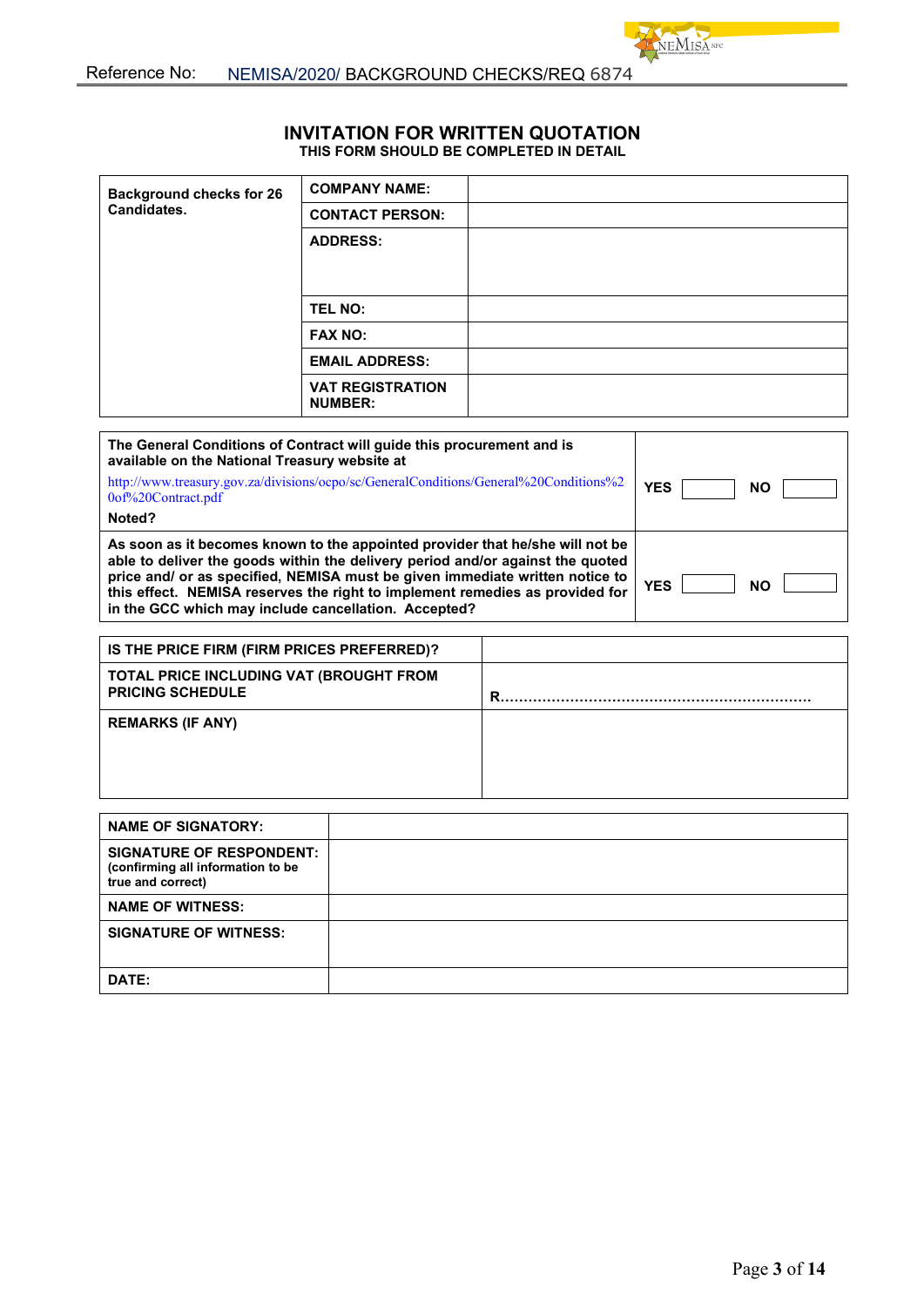

 $VEM$ ISA NPC

#### **NAME OF RESPONDENT:**

**NOTE:**

#### 1: **ONLY FIRM PRICES WILL BE ACCEPTED. NON-FIRM PRICES (INCLUDING PRICES SUBJECT TO RATES OF EXCHANGE VARIATIONS) WILL NOT BE CONSIDERED**

| <b>Item</b><br>No.               | <b>Description</b>            | Quantity    | <b>Unit Price</b><br>Rand<br>(Excl. VAT) | <b>Total Price</b><br>Rand<br>(Excl. VAT) |
|----------------------------------|-------------------------------|-------------|------------------------------------------|-------------------------------------------|
| $\mathbf{1}$ .                   | Pre - 1992 Matric Certificate | $\mathbf 0$ |                                          |                                           |
| 2.                               | Post 1992 Matric Certificate  | 26          |                                          |                                           |
| 3.                               | Tertiary qualifications       | $\mathbf 0$ |                                          |                                           |
| $\overline{4}$ .                 | Foreign qualification         | $\mathbf 0$ |                                          |                                           |
| <b>SUB-TOTAL</b>                 |                               |             |                                          |                                           |
| <b>VAT</b>                       |                               |             |                                          |                                           |
| <b>TOTAL COST (VAT INCLUDED)</b> |                               |             |                                          |                                           |

**NOTE: The quantities indicated above are not fixed. NEMISA reserves the right to change the quantity per item listed above in its sole discretion during the validity period. NEMISA reserves the right not to make an award, or to award all the items to one supplier/ service provider or to make awards to different suppliers/ service providers for the same or different items.**

| TO BE COMPLETED BY THE PROVIDER                                                                           |            |                                                                  |           |  |
|-----------------------------------------------------------------------------------------------------------|------------|------------------------------------------------------------------|-----------|--|
|                                                                                                           |            | <b>TICK WHICHEVER IS APPLICABLE</b><br><b>FOR YES/NO ANSWERS</b> |           |  |
| Does the offer comply with the specification(s)?                                                          | <b>YES</b> |                                                                  | <b>NO</b> |  |
| IF NOT TO SPECIFICATION, STATE DEVIATION IN HERE OR SUPPLY<br><b>ADDITIONAL PAGE DETAILING DEVIATION:</b> |            |                                                                  |           |  |
| Indicate period required for delivery after initial order                                                 |            |                                                                  |           |  |
| Is the delivery period firm?                                                                              | <b>YES</b> |                                                                  | <b>NO</b> |  |
| Delivery basis (Ex stock, Ex-factory, etc)                                                                |            |                                                                  |           |  |

**Note: All delivery costs must be included in the bid price for delivery at the prescribed destination.**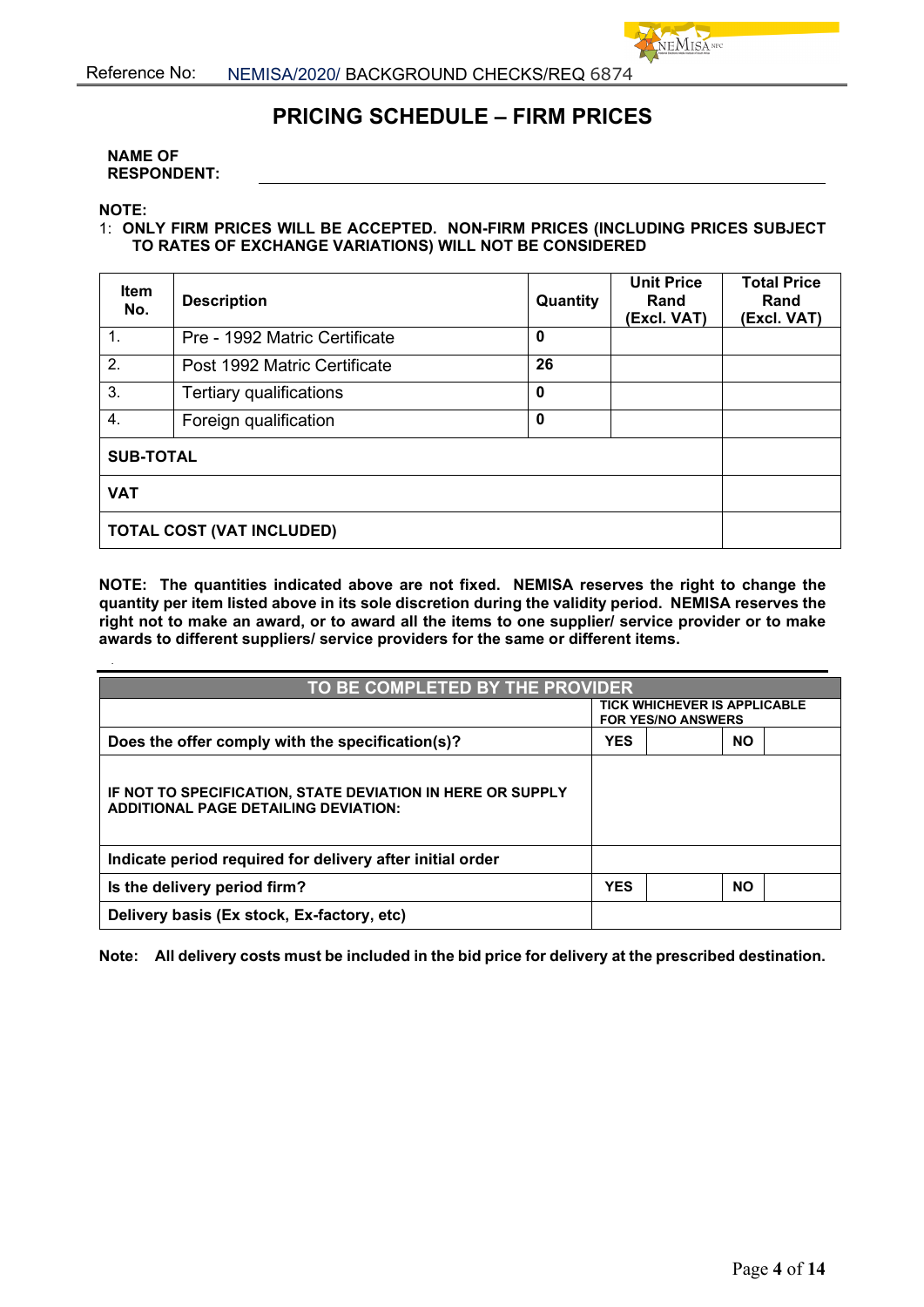# **DECLARATION OF INTEREST**

- 1. Any legal person, including persons employed by the State<sup>1</sup>, or persons having a kinship with persons employed by the State, including a blood relationship, may make an offer or offers in terms of this invitation to bid (includes a price bid, advertised competitive bid, limited bid or proposal). In view of possible allegations of favoritism, should the resulting bid, or part thereof, be awarded to persons employed by the State, or to persons connected with or related to them, it is required that the bidder or his/her authorized representative declare his/her position in relation to the evaluating/ adjudicating authority where –
- 1.1. The bidder is employed by the State; and/or
- 1.2. The bidder is a Management Board member of NEMISA and/or
- 1.3. The legal person on whose behalf the bidding document is signed, has a relationship with persons/a person who are/is involved in the evaluation and or adjudication of the bid(s), or where it is known that such a relationship exists between the person or persons for or on whose behalf the declarant acts and persons who are involved with the evaluation and or adjudication of the bid.
- 2. In order to give effect to the above, the following questionnaire must be completed and submitted with the bid.

| 2.1.   | Full Name of bidder or his or her<br>representative:                                                                                                                                                                                        |
|--------|---------------------------------------------------------------------------------------------------------------------------------------------------------------------------------------------------------------------------------------------|
| 2.2.   | Identity Number:                                                                                                                                                                                                                            |
| 2.3.   | Position occupied in the Company<br>(director, trustee, shareholder, etc <sup>2</sup> ):                                                                                                                                                    |
| 2.4.   | <b>Company Registration Number:</b>                                                                                                                                                                                                         |
| 2.5.   | Tax Reference Number:                                                                                                                                                                                                                       |
| 2.6.   | <b>VAT Registration Number:</b>                                                                                                                                                                                                             |
| 2.6.1. | The names of all directors/ trustees/ shareholders/ members, their individual identity numbers, tax<br>reference numbers and, if applicable, employee/ Persal numbers must be indicated in paragraph 3<br>below                             |
| 2.7.   | Are you or any person connected with the bidder presently employed by the State?<br>YES / NO                                                                                                                                                |
| 2.7.1. | If so, furnish the following particulars                                                                                                                                                                                                    |
|        | Name of person/ director/<br>$\Box$<br>trustee/ shareholder/ member:<br>Name of State institution at<br>п<br>which you or the person<br>connected to the bidder is<br>employed:<br>Position occupied in the State<br>$\Box$<br>institution: |
|        | Any other particulars:                                                                                                                                                                                                                      |
|        |                                                                                                                                                                                                                                             |

(b) Any municipality or municipal entity;

- (d) National Assembly or the National Council of Provinces;
- (e) Parliament.

<span id="page-4-0"></span><sup>1</sup> "State" means

<sup>(</sup>a) Any national or provincial department, national or provincial public entity or constitutional institution within the meaning of the Public Finance Management Act, 1999 (Act No 1 of 1999);

<sup>(</sup>c) Provincial legislature;

<span id="page-4-1"></span><sup>&</sup>lt;sup>2</sup> "Shareholder" means a person who owns shares in the company and is actively involved in the management of the enterprise or business and exercises control over the enterprise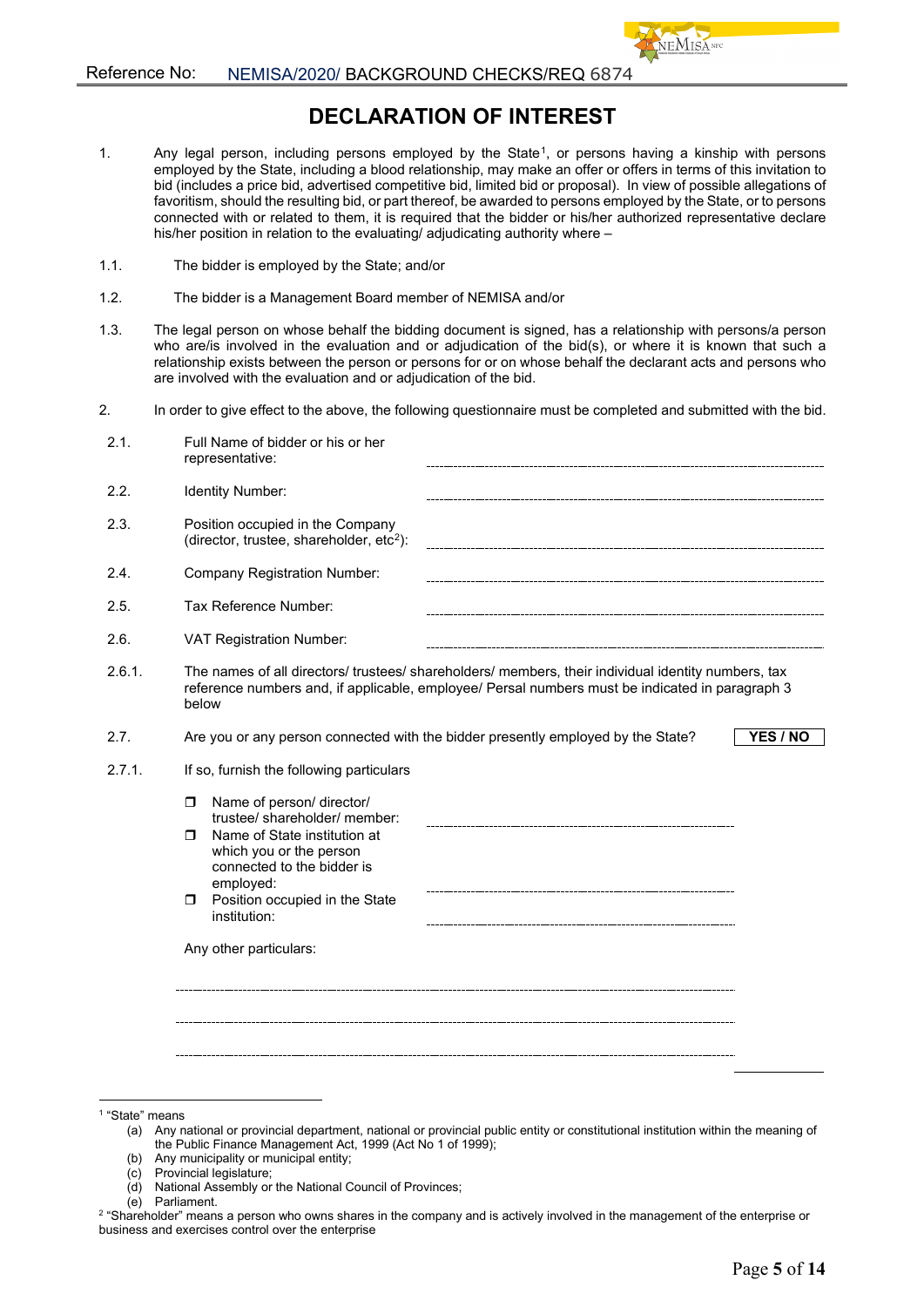

# Reference No: NEMISA/2020/ BACKGROUND CHECKS/REQ 6874

| 2.7.2.      | If you are presently employed by the state, did you obtain the appropriate authority to<br>undertake remunerative work outside employment in the public sector?                                                                            | YES / NO |
|-------------|--------------------------------------------------------------------------------------------------------------------------------------------------------------------------------------------------------------------------------------------|----------|
| $2.7.2.1$ . | If yes, did you attach proof of such authority to the bid document?                                                                                                                                                                        | YES / NO |
|             | (Note: Failure to submit proof of such authority, where applicable, may result in the<br>disqualification of the bid.)                                                                                                                     |          |
| 2.7.3.      | If no, furnish reasons for non-submission of such proof:                                                                                                                                                                                   |          |
|             |                                                                                                                                                                                                                                            |          |
| 2.8.        | Did you or your spouse, or any of the company's directors/shareholders/members or                                                                                                                                                          | YES / NO |
| 2.8.1.      | their spouses conduct business with the State in the previous twelve (12) months?<br>If so, furnish the following particulars.                                                                                                             |          |
|             |                                                                                                                                                                                                                                            |          |
| 2.9.        | Do you, or any person connected with the bidder, have any relationship (family, friend,<br>other) with a person employed by the State and who may be involved with the                                                                     | YES / NO |
|             | evaluation and or adjudication of this bid?                                                                                                                                                                                                |          |
| 2.9.1.      | If so, furnish the following particulars.                                                                                                                                                                                                  |          |
|             |                                                                                                                                                                                                                                            |          |
| 2.10.       | Are you, or any person connected with the bidder, aware of any relationship (family,<br>friend, other) between the bidder and any person employed by the State who may be<br>involved with the evaluation and or adiudication of this bid? | YES / NO |
| 2.10.1.     | If so, furnish the following particulars.                                                                                                                                                                                                  |          |
|             |                                                                                                                                                                                                                                            |          |
| 2.11.       | Do you or any of the directors/shareholders/members of the company have any interest<br>in any other related companies whether or not they are bidding for this contract?                                                                  | YES / NO |
| 2.11.1.     | If so, furnish the following particulars.                                                                                                                                                                                                  |          |
|             |                                                                                                                                                                                                                                            |          |
|             |                                                                                                                                                                                                                                            |          |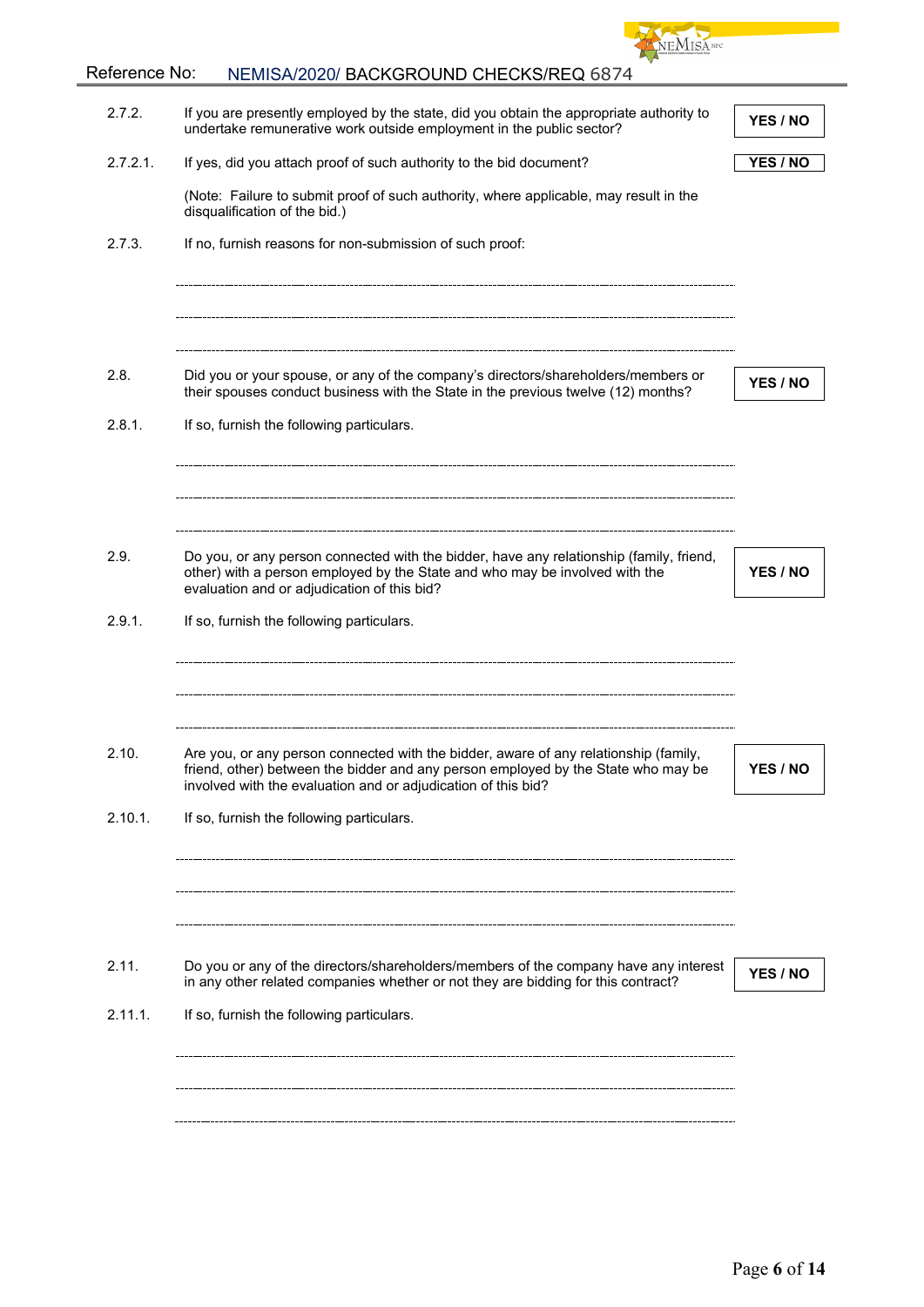

## Reference No: NEMISA/2020/ BACKGROUND CHECKS/REQ 6874

Full details of directors/ trustees/ members/ shareholders.

| Full Name | <b>Identity Number</b> | Personal Tax<br>Reference No | State Employee<br>Number/ Persal<br>Number |
|-----------|------------------------|------------------------------|--------------------------------------------|
|           |                        |                              |                                            |
|           |                        |                              |                                            |
|           |                        |                              |                                            |
|           |                        |                              |                                            |
|           |                        |                              |                                            |
|           |                        |                              |                                            |
|           |                        |                              |                                            |
|           |                        |                              |                                            |
|           |                        |                              |                                            |
|           |                        |                              |                                            |

#### **DECLARATION**

I, THE UNDERSIGNED (NAME)

CERTIFY THAT THE INFORMATION FURNISHED IN PARAGRAPHS 2 AND 3 ABOVE IS CORRECT. I ACCEPT THAT THE STATE MAY REJECT THE BID OR ACT AGAINST ME IN TERMS OF PARAGRAPH 23 OF THE GENERAL CONDITIONS OF CONTRACT SHOULD THIS DECLARATION PROVE TO BE FALSE.

Signature Date

Position Name of bidder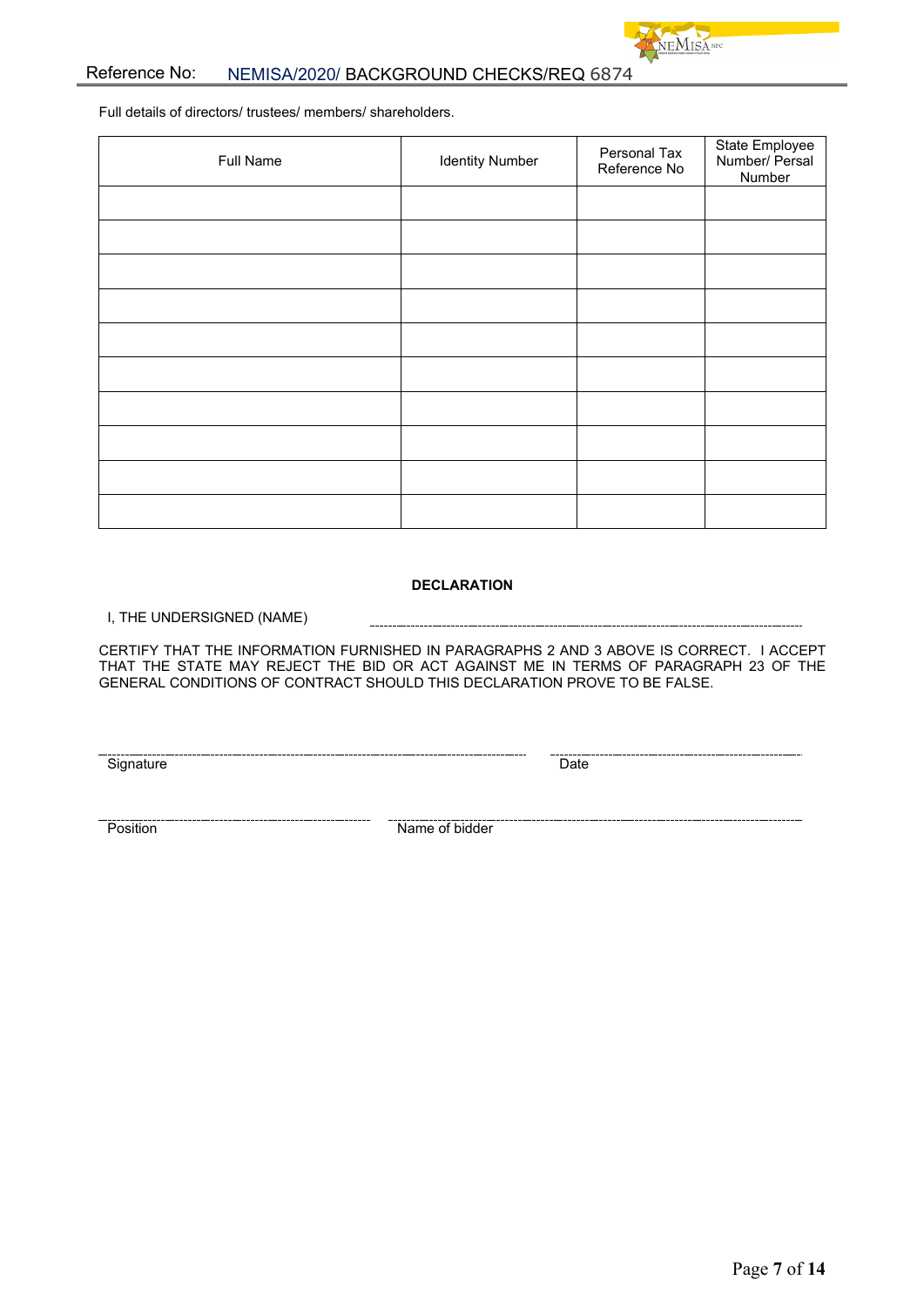

VEMISA NPC

- 1 This declaration will be used by institutions to ensure that when goods and services are being procured, all reasonable steps are taken to combat the abuse of the supply chain management system.
- 2 The bid of any bidder may be disregarded if that bidder, or any of its directors have:
	- a. abused the NEMISA's supply chain management system;
	- b. committed fraud or any other improper conduct in relation to such system; or
		- c. failed to perform on any previous contract.
- 3 In order to give effect to the above, the following questionnaire must be completed and submitted with the bid.

| <b>Item</b> | Question                                                                                                                                                                                                                                      | <b>Yes</b>      | No      |
|-------------|-----------------------------------------------------------------------------------------------------------------------------------------------------------------------------------------------------------------------------------------------|-----------------|---------|
| 3.1         | Is the bidder or any of its directors listed on the National Treasury's database as<br>companies or persons prohibited from doing business with the public sector?                                                                            | <b>Yes</b><br>П | No<br>п |
|             | (Companies or persons who are listed on this database were informed in<br>writing of this restriction by the National Treasury after the audi alteram<br>partem rule was applied).                                                            |                 |         |
| 3.1.1       | If so, furnish particulars:                                                                                                                                                                                                                   |                 |         |
| 3.2         | Is the bidder or any of its directors listed on the Register for Tender Defaulters in<br>terms of section 29 of the Prevention and Combating of Corrupt Activities Act (No<br>12 of 2004)?                                                    | Yes<br>п        | No<br>П |
|             | To access the Register enter the National Treasury's website,<br>www.treasury.gov.za click on the icon "Register for Tender Defaulters" or<br>submit your written request for a hard copy of the Register to facsimile<br>number 012-3265445. |                 |         |
| 3.2.1       | If so, furnish particulars:                                                                                                                                                                                                                   |                 |         |
| 3.3         | Was the bidder or any of its directors convicted by a court of law (including a court<br>outside of the Republic of South Africa) for fraud or corruption during the past five<br>vears?                                                      | Yes<br>п        | No<br>П |
| 3.3.1       | If so, furnish particulars:                                                                                                                                                                                                                   |                 |         |
| 3.4         | Was any contract between the bidder and any organ of state terminated during<br>the past five years on account of failure to perform on or comply with the contract?                                                                          | Yes<br>П        | No<br>п |
| 3.4.1       | If so, furnish particulars:                                                                                                                                                                                                                   |                 |         |

#### **CERTIFICATION**

I, THE UNDERSIGNED (FULL NAME) …………………………………………………………………………………………. CERTIFY THAT THE INFORMATION FURNISHED ON THIS DECLARATION FORM IS TRUE AND CORRECT.

I ACCEPT THAT, IN ADDITION TO CANCELLATION OF A CONTRACT, ACTION MAY BE TAKEN AGAINST ME SHOULD THIS DECLARATION PROVE TO BE FALSE.

Signature Date

Position Name of Bidder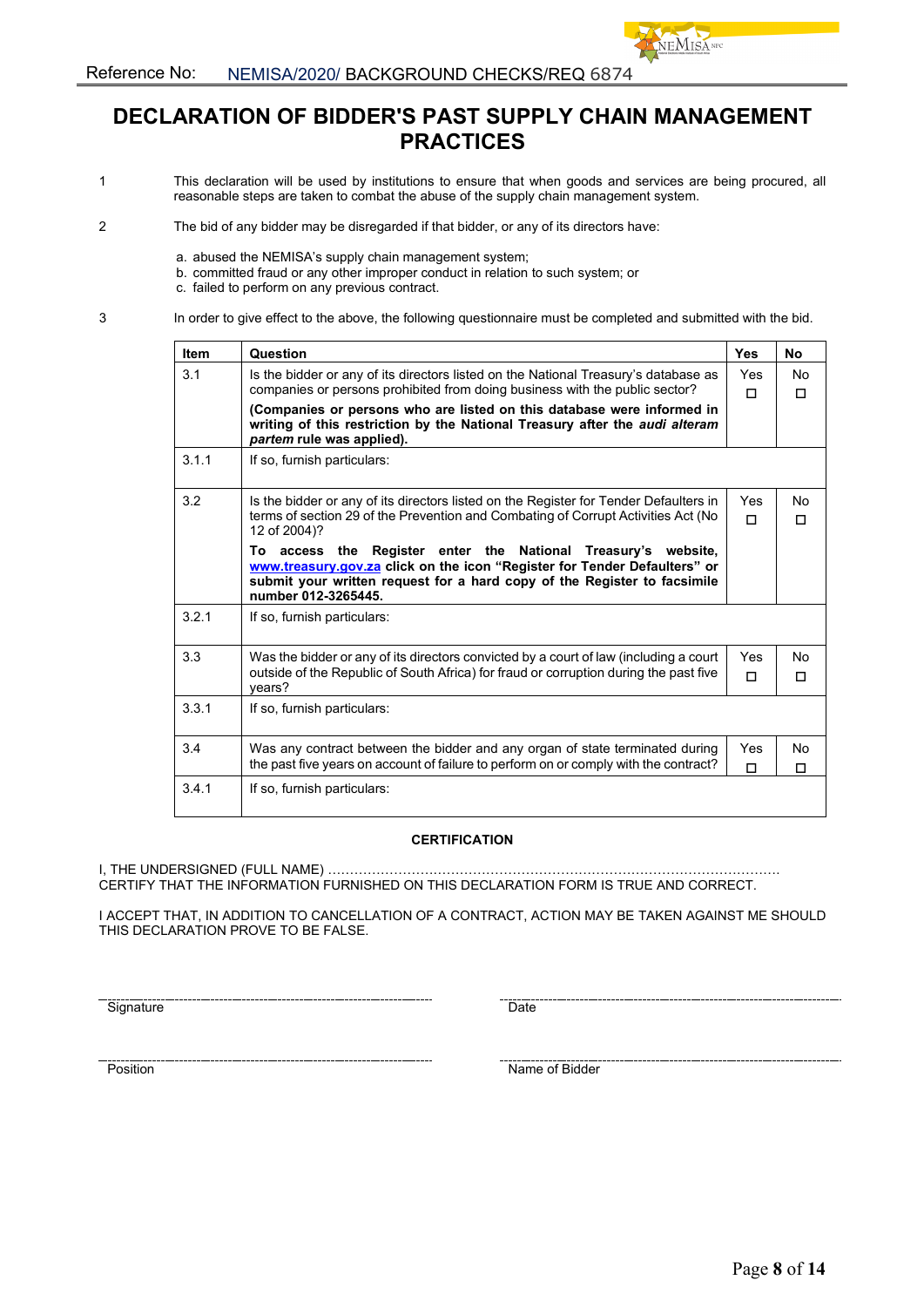

I, the undersigned, in submitting the accompanying bid:

#### **NEMISA/2019/ BACKGROUND CHECKS/REQ 6874**

(Quotation Number and Description)

in response to the invitation for the bid made by:

*NEMISA*

(Name of Institution)

do hereby make the following statements that I certify to be true and complete in every respect:

I certify, on behalf of: with a state of the state of the state of the state of the state of the state of the state of the state of the state of the state of the state of the state of the state of the state of the state of

- 1. I have read and I understand the contents of this Certificate;
- 2. I understand that the accompanying bid will be disqualified if this Certificate is found not to be true and complete in every respect;

(Name of Respondent)

- 3. I am authorized by the bidder to sign this Certificate, and to submit the accompanying bid, on behalf of the bidder;
- 4. Each person whose signature appears on the accompanying bid has been authorized by the bidder to determine the terms of, and to sign the bid, on behalf of the bidder;
- 5. For the purposes of this Certificate and the accompanying bid, I understand that the word "competitor" shall include any individual or organization, other than the bidder, whether or not affiliated with the bidder, who:
	- $\Box$  has been requested to submit a bid in response to this bid invitation;
	- $\Box$  could potentially submit a bid in response to this bid invitation, based on their qualifications, abilities or experience; and
	- $\Box$  provides the same goods and services as the bidder and/or is in the same line of business as the bidder
- 6. The bidder has arrived at the accompanying bid independently from, and without consultation, communication, agreement or arrangement with any competitor. However communication between partners in a joint venture or consortium<sup>[3](#page-8-0)</sup> will not be construed as collusive bidding.
- 7. In particular, without limiting the generality of paragraphs 6 above, there has been no consultation, communication, agreement or arrangement with any competitor regarding:
	- $\Box$  prices:
	- $\Box$  geographical area where product or service will be rendered (market allocation)
	- $\Box$  methods, factors or formulas used to calculate prices;
	- $\Box$  the intention or decision to submit or not to submit, a bid;
	- $\Box$  the submission of a bid which does not meet the specifications and conditions of the bid; or
	- $\Box$  bidding with the intention not to win the bid.
- 8. In addition, there have been no consultations, communications, agreements or arrangements with any competitor regarding the quality, quantity, specifications and conditions or delivery particulars of the products or services to which this bid invitation relates.

<span id="page-8-0"></span><sup>&</sup>lt;sup>3</sup> Joint venture or Consortium means an association of persons for the purpose of combining their expertise, property, capital, efforts, skill and knowledge in an activity for the execution of a contract.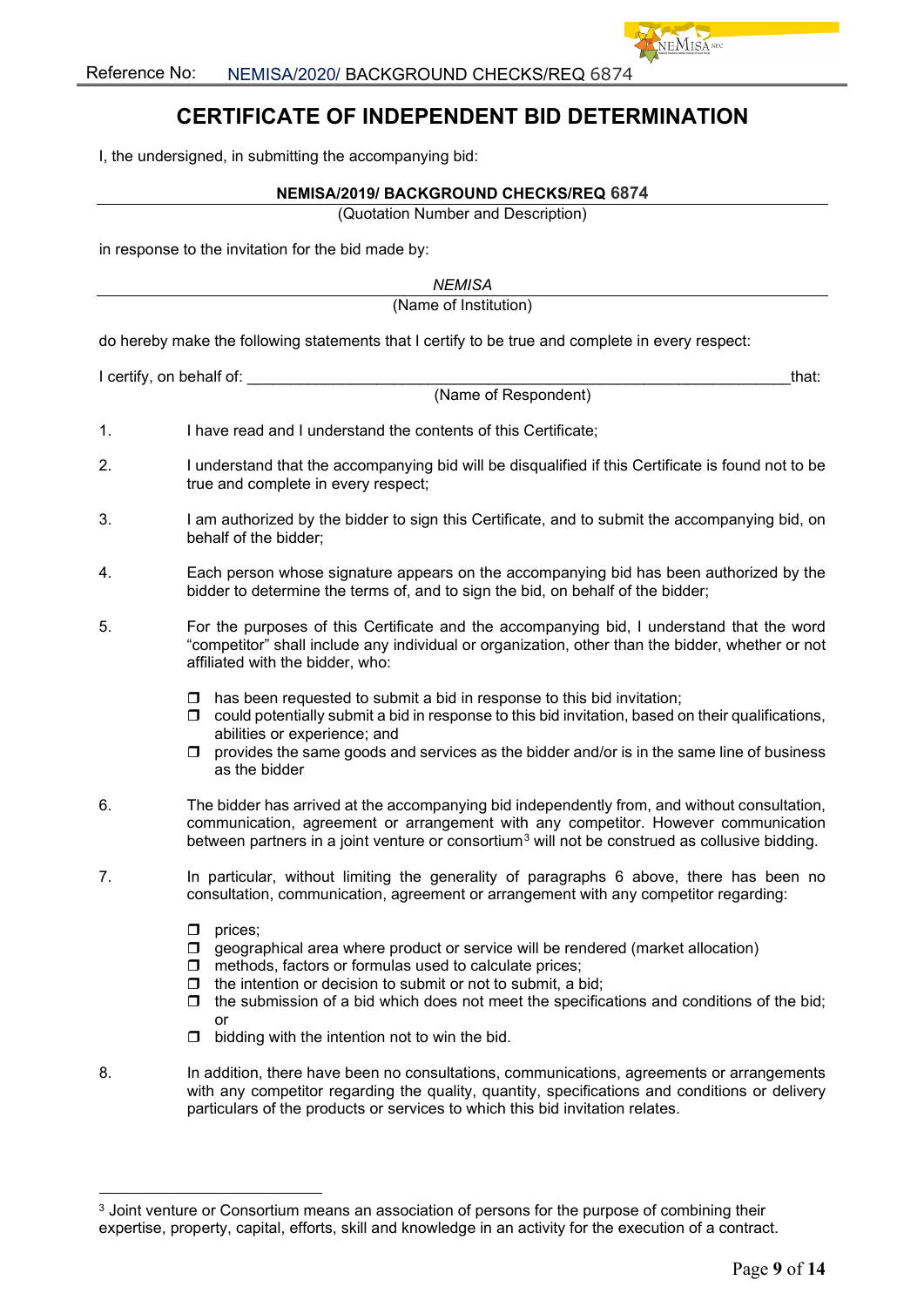9. The terms of the accompanying bid have not been, and will not be, disclosed by the bidder, directly or indirectly, to any competitor, prior to the date and time of the official bid opening or of the awarding of the contract.

**JEMISA** NPC

10. I am aware that, in addition and without prejudice to any other remedy provided to combat any restrictive practices related to bids and contracts, bids that are suspicious will be reported to the Competition Commission for investigation and possible imposition of administrative penalties in terms of section 59 of the Competition Act No 89 of 1998 and or may be reported to the National Prosecuting Authority (NPA) for criminal investigation and or may be restricted from conducting business with the public sector for a period not exceeding ten (10) years in terms of the Prevention and Combating of Corrupt Activities Act No 12 of 2004 or any other applicable legislation.

| Signature | Date               |
|-----------|--------------------|
|           |                    |
| Position  | Name of Respondent |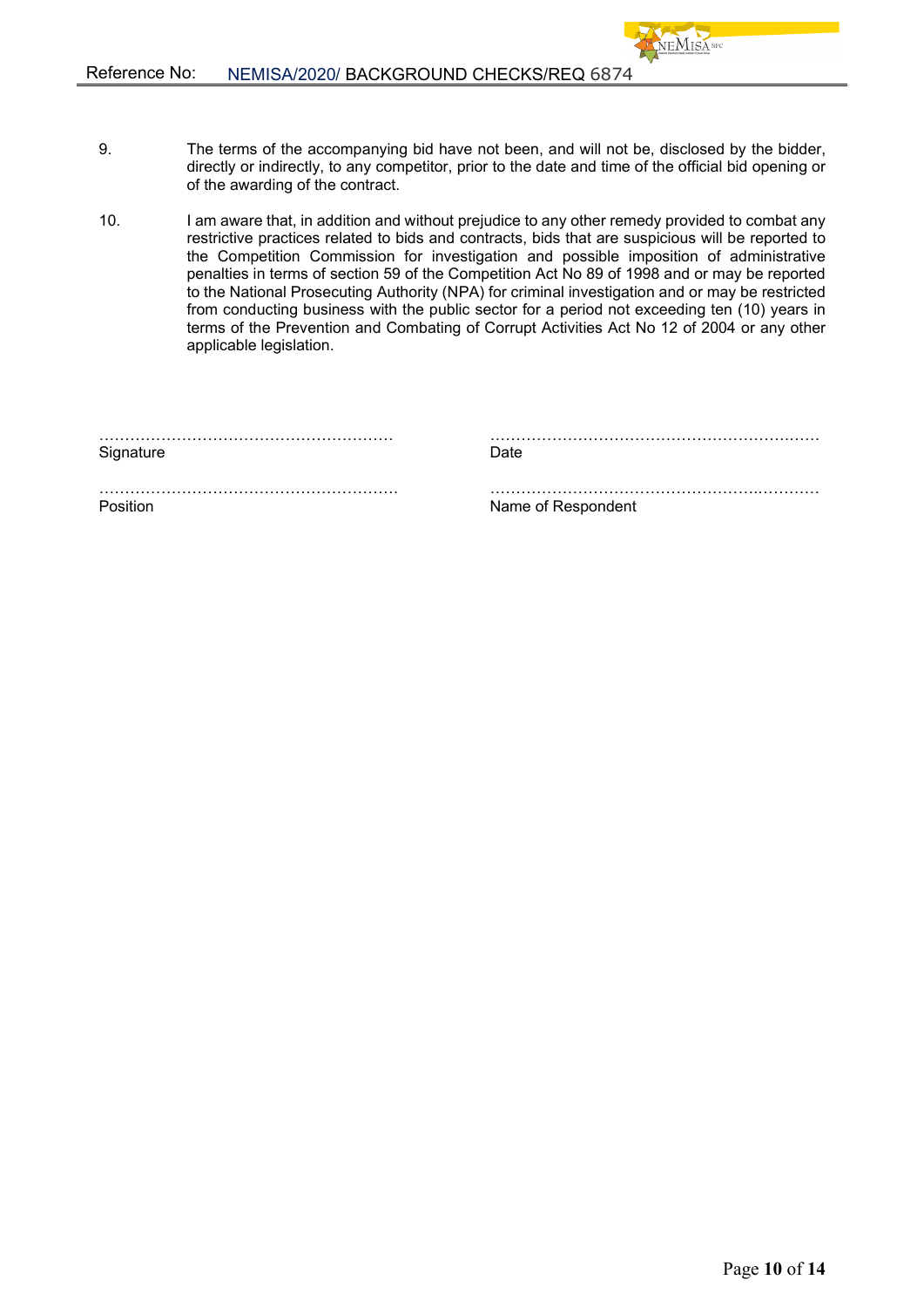# **PREFERENCE POINTS CLAIM FORM IN TERMS OF THE PREFERENTIAL PROCUREMENT REGULATIONS 2017**

**NB: BEFORE COMPLETING THIS FORM, BIDDERS MUST STUDY THE GENERAL CONDITIONS, DEFINITIONS AND DIRECTIVES APPLICABLE IN RESPECT OF B-BBEE, AS PRESCRIBED IN THE PREFERENTIAL PROCUREMENT REGULATIONS, 2017.** 

## **1. GENERAL CONDITIONS**

- 1.1 The following preference point systems are applicable to all bids:
	- the 80/20 system for requirements with a Rand value of up to R50 000 000 (all applicable taxes included); and
	- the 90/10 system for requirements with a Rand value above R50 000 000 (all applicable taxes included).
- 1.2 The value of this bid is estimated to not exceed R50 000 000 (all applicable taxes included) and therefore the 80/20 preference point system shall be applicable;
- 1.3 Points for this bid shall be awarded for:
	-
	- (a) Price; and<br>(b) B-BBEE S (b) B-BBEE Status Level of Contributor.
- 1.4 The maximum points for this bid are allocated as follows:

|                                                   | <b>POINTS</b> |
|---------------------------------------------------|---------------|
| <b>PRICE</b>                                      | 80            |
| <b>B-BBEE Status Level of Contributor</b>         | 20            |
| Total points for Price and B-BBEE must not exceed | 100           |

- 1.5 Failure on the part of a bidder to submit proof of B-BBEE Status level of contributor together with the bid, will be interpreted to mean that preference points for B-BBEE status level of contribution are not claimed.
- 1.6 The purchaser reserves the right to require of a bidder, either before a bid is adjudicated or at any time subsequently, to substantiate any claim in regard to preferences, in any manner required by the purchaser.

## **2. DEFINITIONS**

- (a) **"B-BBEE"** means broad-based black economic empowerment as defined in section 1 of the Broad-Based Black Economic Empowerment Act;
- (b) "**B-BBEE status level of contributor"** means the B-BBEE status of an entity in terms of a code of good practice on black economic empowerment, issued in terms of section 9(1) of the Broad-Based Black Economic Empowerment Act;
- (c) **"bid"** means a written offer in a prescribed or stipulated form in response to an invitation by an organ of state for the provision of goods or services, through price quotations, advertised competitive bidding processes or proposals;
- (d) **"Broad-Based Black Economic Empowerment Act"** means the Broad-Based Black Economic Empowerment Act, 2003 (Act No. 53 of 2003);
- (e) **"EME"** means an Exempted Micro Enterprise in terms of a code of good practice on black economic empowerment issued in terms of section 9 (1) of the Broad-Based Black Economic Empowerment Act;
- (f) **"functionality"** means the ability of a tenderer to provide goods or services in accordance with specifications as set out in the tender documents.
- (g) **"prices"** includes all applicable taxes less all unconditional discounts;
- (h) **"proof of B-BBEE status level of contributor"** means:
	- 1) B-BBEE Status level certificate issued by an authorized body or person;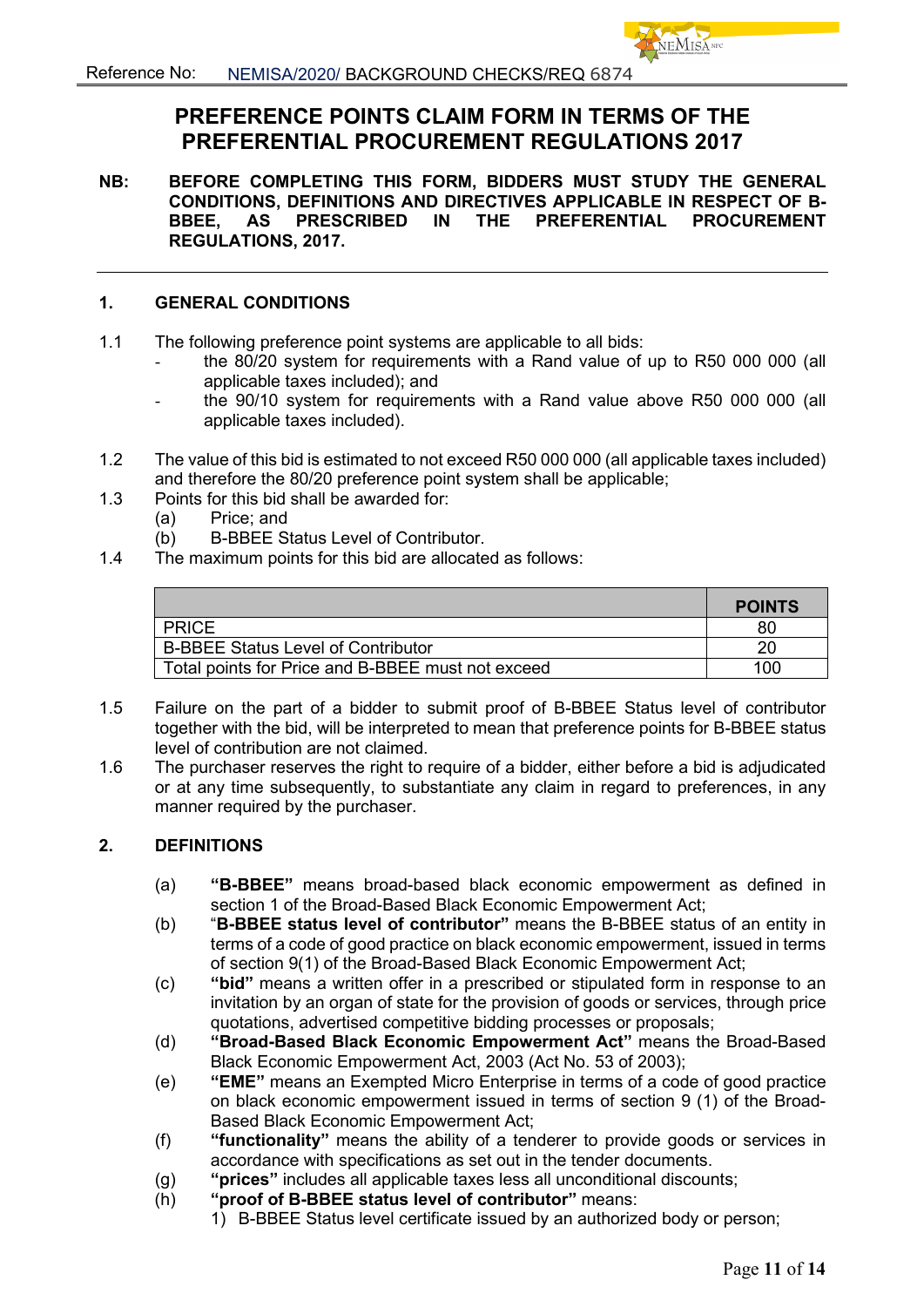- 2) A sworn affidavit as prescribed by the B-BBEE Codes of Good Practice;
- 3) Any other requirement prescribed in terms of the B-BBEE Act;
- (i) **"QSE"** means a qualifying small business enterprise in terms of a code of good practice on black economic empowerment issued in terms of section 9 (1) of the Broad-Based Black Economic Empowerment Act;
- *(j)* **"rand value"** means the total estimated value of a contract in Rand, calculated at the time of bid invitation, and includes all applicable taxes;

## **3. POINTS AWARDED FOR PRICE**

## **3.1 THE 80/20 OR 90/10 PREFERENCE POINT SYSTEMS**

A maximum of 80 or 90 points is allocated for price on the following basis:

**80/20 or 90/10**

 $\bigg)$ 

*P*

 $\overline{\phantom{a}}$ J  $\left(1-\frac{Pt-P\min}{R}\right)$  $=80\left(1-\frac{Pt-P\min P}{\min}\right)$ *P*  $P_s = 80\left(1 - \frac{Pt - P \min}{R} \right)$  or  $P_s = 90\left(1 - \frac{Pt - P \min}{R} \right)$  $\left(1-\frac{Pt-P\min}{R}\right)$  $= 90 \left(1 - \frac{Pt - P \min}{P \min}\right)$  $P_s = 90 \left( 1 - \frac{Pt - P}{R} \right)$ 

Where

 $Ps =$  Points scored for price of bid under consideration<br>Pt = Price of bid under consideration  $=$  Price of bid under consideration

Pmin = Price of lowest acceptable bid

## **4. POINTS AWARDED FOR B-BBEE STATUS LEVEL OF CONTRIBUTOR**

4.1 In terms of Regulation 6 (2) and 7 (2) of the Preferential Procurement Regulations, preference points must be awarded to a bidder for attaining the B-BBEE status level of contribution in accordance with the table below:

| <b>B-BBEE Status Level of Contributor</b> | <b>Number of points</b><br>(90/10 system) | <b>Number of points</b><br>(80/20 system) |
|-------------------------------------------|-------------------------------------------|-------------------------------------------|
|                                           |                                           | 20                                        |
|                                           | 9                                         | 18                                        |
|                                           | 6                                         | 14                                        |
|                                           | 5                                         | 12                                        |
|                                           |                                           |                                           |
|                                           | 3                                         | 6                                         |
|                                           |                                           |                                           |
|                                           |                                           |                                           |
| Non-compliant contributor                 |                                           |                                           |

## **5. BID DECLARATION**

5.1 Bidders who claim points in respect of B-BBEE Status Level of Contribution must complete the following:

## **6. B-BBEE STATUS LEVEL OF CONTRIBUTOR CLAIMED IN TERMS OF PARAGRAPHS 1.4 AND 4.1**

6.1 B-BBEE Status Level of Contributor: = ………….…… (maximum of 10 or 20 points) (Points claimed in respect of paragraph 6.1 must be in accordance with the table reflected in paragraph 4.1 and must be substantiated by relevant proof of B-BBEE status level of contributor.

## **7. SUB-CONTRACTING**

7.1 Will any portion of the contract be sub-contracted?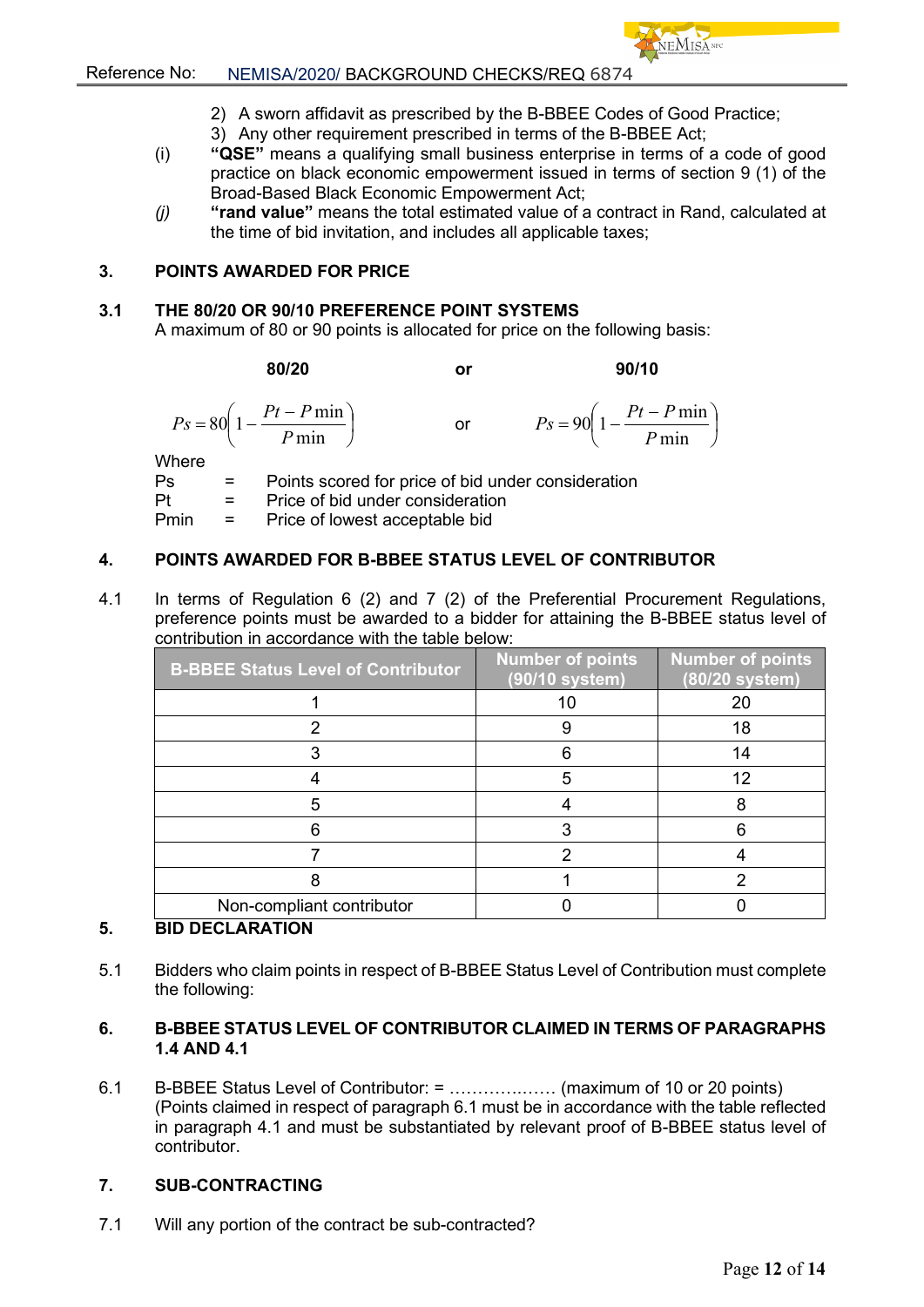

# **(***Tick applicable box***)**

YES NO

- 7.1.1 If yes, indicate:
	- i) What percentage of the contract will be subcontracted? ..........................%
	- ii) The name of the sub-contractor …………………..………….…………………….
	- iii) The B-BBEE status level of the sub-contractor .................................…………..
	- iv) Whether the sub-contractor is an EME or QS

## *(Tick applicable box***)**

YES NO

v) Specify, by ticking the appropriate box, if subcontracting with an enterprise in terms of the Preferential Procurement Regulations,2017:

| Designated Group: An EME or QSE which is at last 51%<br>owned by: | <b>EME</b> | <b>QSE</b> |  |  |
|-------------------------------------------------------------------|------------|------------|--|--|
| <b>Black people</b>                                               |            |            |  |  |
| Black people who are youth                                        |            |            |  |  |
| Black people who are women                                        |            |            |  |  |
| Black people with disabilities                                    |            |            |  |  |
| Black people living in rural or underdeveloped areas or townships |            |            |  |  |
| Cooperative owned by black people                                 |            |            |  |  |
| Black people who are military veterans                            |            |            |  |  |
| <b>OR</b>                                                         |            |            |  |  |
| Any EME                                                           |            |            |  |  |
| Any QSE                                                           |            |            |  |  |

# 8. **DECLARATION WITH REGARD TO COMPANY/FIRM**

- 8.1 Name of company/firm: ….……………………………………………………………….
- 8.2 VAT registration number: …..……………………………….……………………………
- 8.3 Company registration number: ……….……..…………….…………………………….
- 8.4 TYPE OF COMPANY/ FIRM

## **(***Tick applicable box***)**

- Partnership/ Joint Venture/ Consortium
- One person business/ sole propriety
- Close corporation
- Company
- $\Box$  (Pty) Limited

# 8.5 DESCRIBE PRINCIPAL BUSINESS ACTIVITIES

………………………………………………………………………………………………

………………………………………………………………………………………………